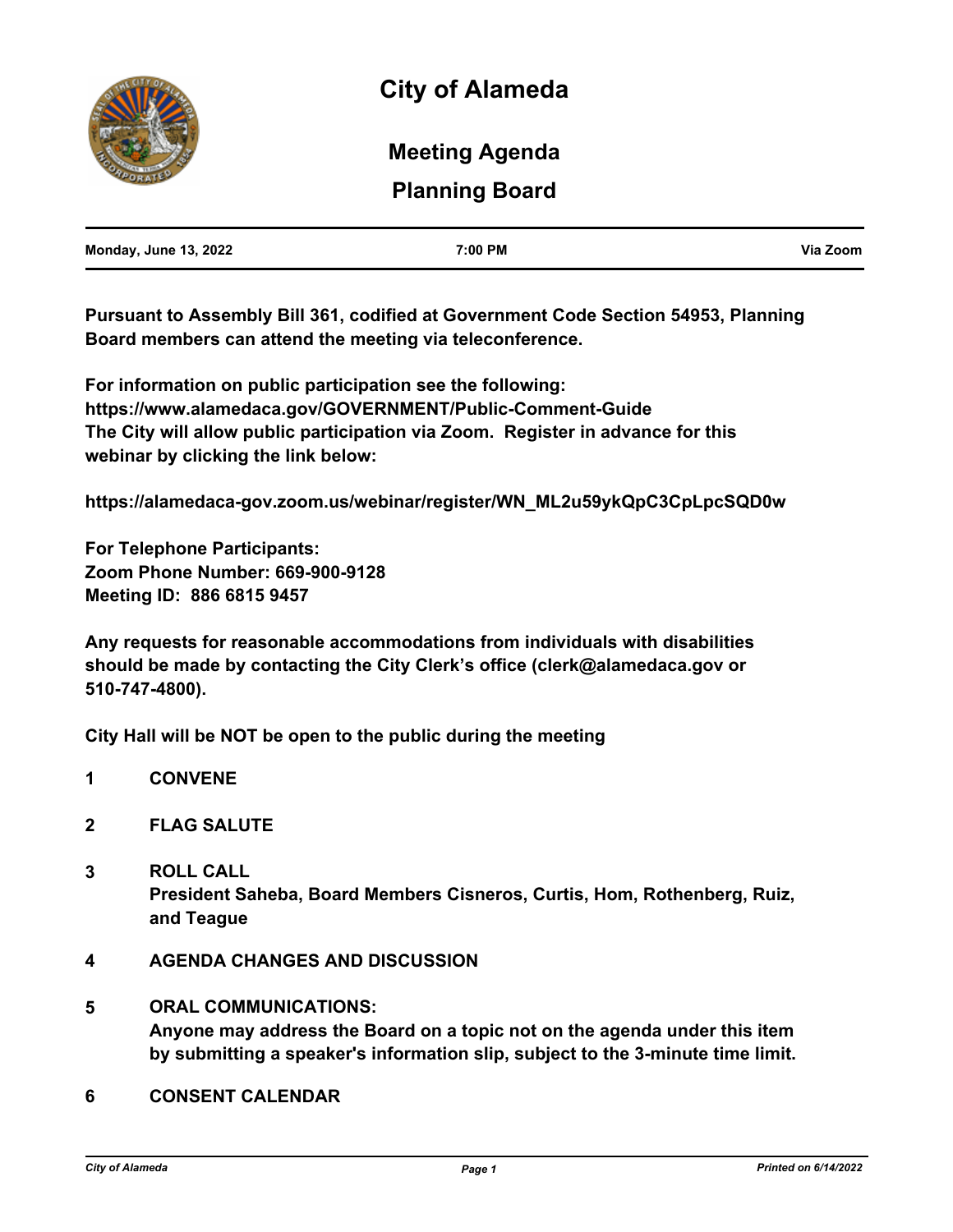**6-A** [2022-2112](http://alameda.legistar.com/gateway.aspx?m=l&id=/matter.aspx?key=11889) Consideration of General Plan Conformity for Acceptance of An Easement From Alameda Unified School District Related to a Roundabout on Central Avenue at Third Street. This project is exempt from the California Environmental Quality Act (CEQA) pursuant to CEQA Guidelines Sections 15301, 15304, 15061(b)(3) and 15183. *Attachments:* [Exhibit 1 Grant of Easement](http://alameda.legistar.com/gateway.aspx?M=F&ID=243a906b-2ac7-425a-8b67-a09f888a0bd1.pdf) [Exhibit 2 Easement Legal Description and Map](http://alameda.legistar.com/gateway.aspx?M=F&ID=17836c52-769a-4cd4-8177-2531511d91fe.pdf) [Exhibit 3 AUSD Resolution](http://alameda.legistar.com/gateway.aspx?M=F&ID=0ef342b0-2621-46f0-b7dc-cb8807a7a41d.pdf)

[Exhibit 4 Central Avenue Concept at Encinal School](http://alameda.legistar.com/gateway.aspx?M=F&ID=7e52a72b-35ba-4ab2-9144-bf7848084bf0.pdf) [Exhibit 5 Draft Resolution](http://alameda.legistar.com/gateway.aspx?M=F&ID=7fcd6637-9441-4562-9791-9951b4a88403.pdf)

**6-B** [2022-2113](http://alameda.legistar.com/gateway.aspx?m=l&id=/matter.aspx?key=11890) PLN21-0560 - 2331 North Loop - Design Review Amendment - Applicant: Marieca Tye on behalf of Friends of the Alameda Animal Shelter. Consideration of Design Review Amendment for changes to a previously approved animal shelter on a vacant parcel. Design changes includes reducing the size of the second floor, removal of a rooftop penthouse and dog run, and changes to the exterior siding materials and window types. The design modifications do not alter the site plan or building footprint that were previously approved by the Planning Board in January 2020. CEQA Determination: No further environmental review is necessary pursuant to McCorkle Eastside Neighborhood Group v. City of St. Helena (2018) 31 Cal.App.5th 80, which found that design review for by right projects is a ministerial decision under Public Resources Code section 21080.

*Attachments:* [Exhibit 1 Project Plans](http://alameda.legistar.com/gateway.aspx?M=F&ID=4e6edb1b-ef81-4b42-8555-1e45d7c366e1.pdf) [Exhibit 2 Previously Approved Plans](http://alameda.legistar.com/gateway.aspx?M=F&ID=32e00a90-0129-49a3-80b7-1d7e20fbf85d.pdf) [Exhibit 3 Planning Board Resolution No. 20-02](http://alameda.legistar.com/gateway.aspx?M=F&ID=ef3e7449-7315-47f1-af94-3f0543d27357.pdf) [Exhibit 4 Draft Resolution](http://alameda.legistar.com/gateway.aspx?M=F&ID=40a1e1cd-3115-4b7d-901d-66cb2aace38a.pdf)

## **7 REGULAR AGENDA ITEMS**

**7-A** [2022-2115](http://alameda.legistar.com/gateway.aspx?m=l&id=/matter.aspx?key=11892) Public Workshop to Review and Comment on the draft Zoning Amendments to implement the May 2022 Draft Housing Element to address State Fair Housing Law and Accommodate the Regional Housing Needs Allocation for the Period 2023-2031

> *Attachments:* [Exhibit 1 May Draft Housing Element Zoning](http://alameda.legistar.com/gateway.aspx?M=F&ID=eadcd733-b361-4299-9377-a0bdc6ad8bd9.pdf)  Amendments. [Item 7-A Public Comment as of June 14, 2022](http://alameda.legistar.com/gateway.aspx?M=F&ID=a20a3889-0d68-4b30-8627-afcbc3bf0c44.pdf)

### **8 MINUTES**

**8-A** [2022-2108](http://alameda.legistar.com/gateway.aspx?m=l&id=/matter.aspx?key=11885) Draft Meeting Minutes - March 14, 2022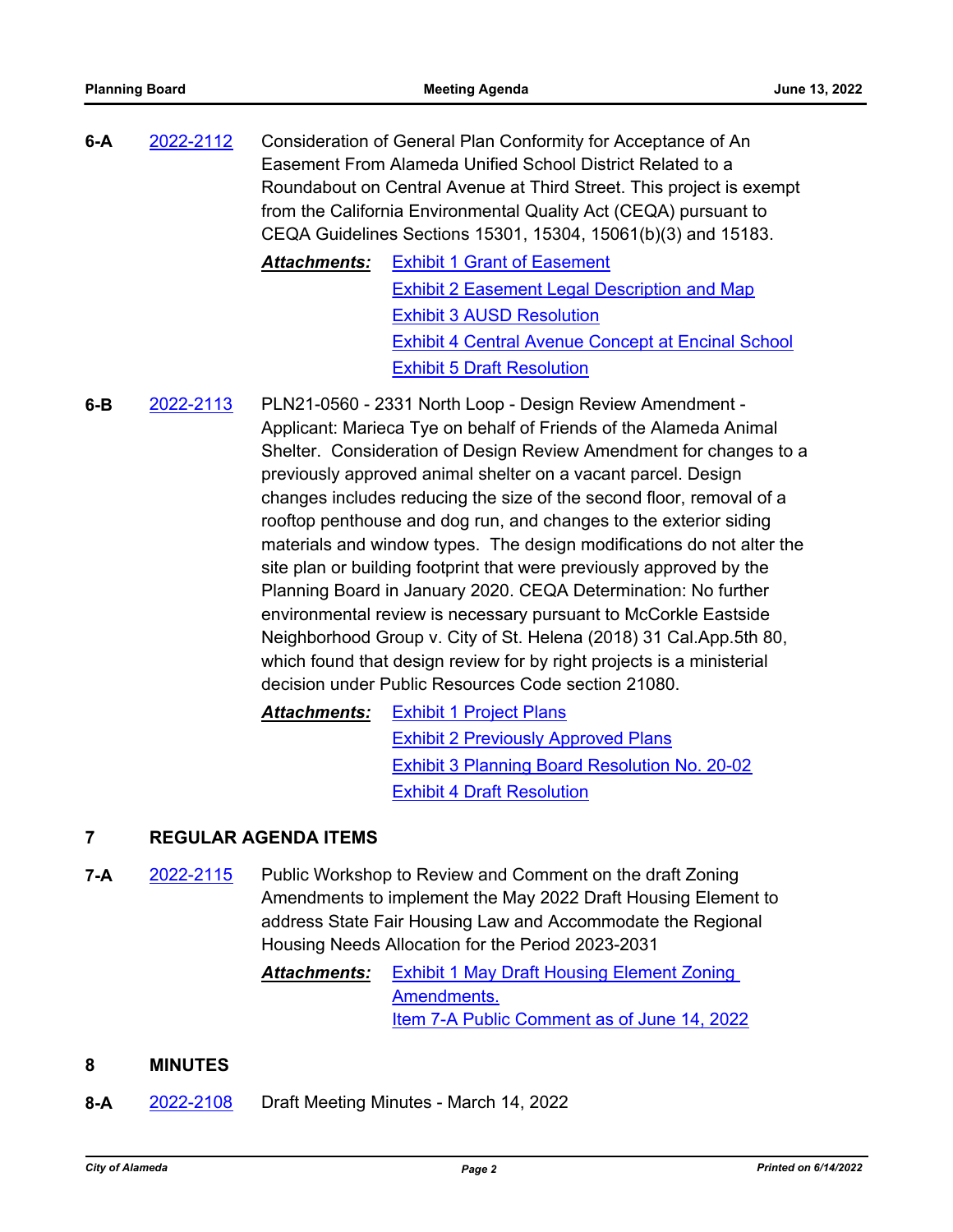#### **9 STAFF COMMUNICATIONS**

- **9-A** [2022-2106](http://alameda.legistar.com/gateway.aspx?m=l&id=/matter.aspx?key=11883) Planning, Building and Transportation Department Recent Actions and **Decisions**
- **9-B** [2022-2107](http://alameda.legistar.com/gateway.aspx?m=l&id=/matter.aspx?key=11884) Oral Report Future Public Meetings and Upcoming Planning, Building and Transportation Department Projects

#### **10 WRITTEN COMMUNICATIONS**

#### **11 BOARD COMMUNICATIONS:**

**Board members may ask a question for clarification, make a brief announcement or make a brief report on his or her activities. In addition, the Board may provide a referral to staff or other resources for factual information, request staff to report back to the body at a subsequent meeting concerning a City matter or, through the chair, direct staff to place a request to agendize a matter of business on a future agenda.**

#### **12 ORAL COMMUNICATIONS:**

**Anyone may address the Board on a topic not on the agenda under this item by submitting a speaker's information slip, subject to the 3-minute time limit.**

#### **13 ADJOURNMENT**